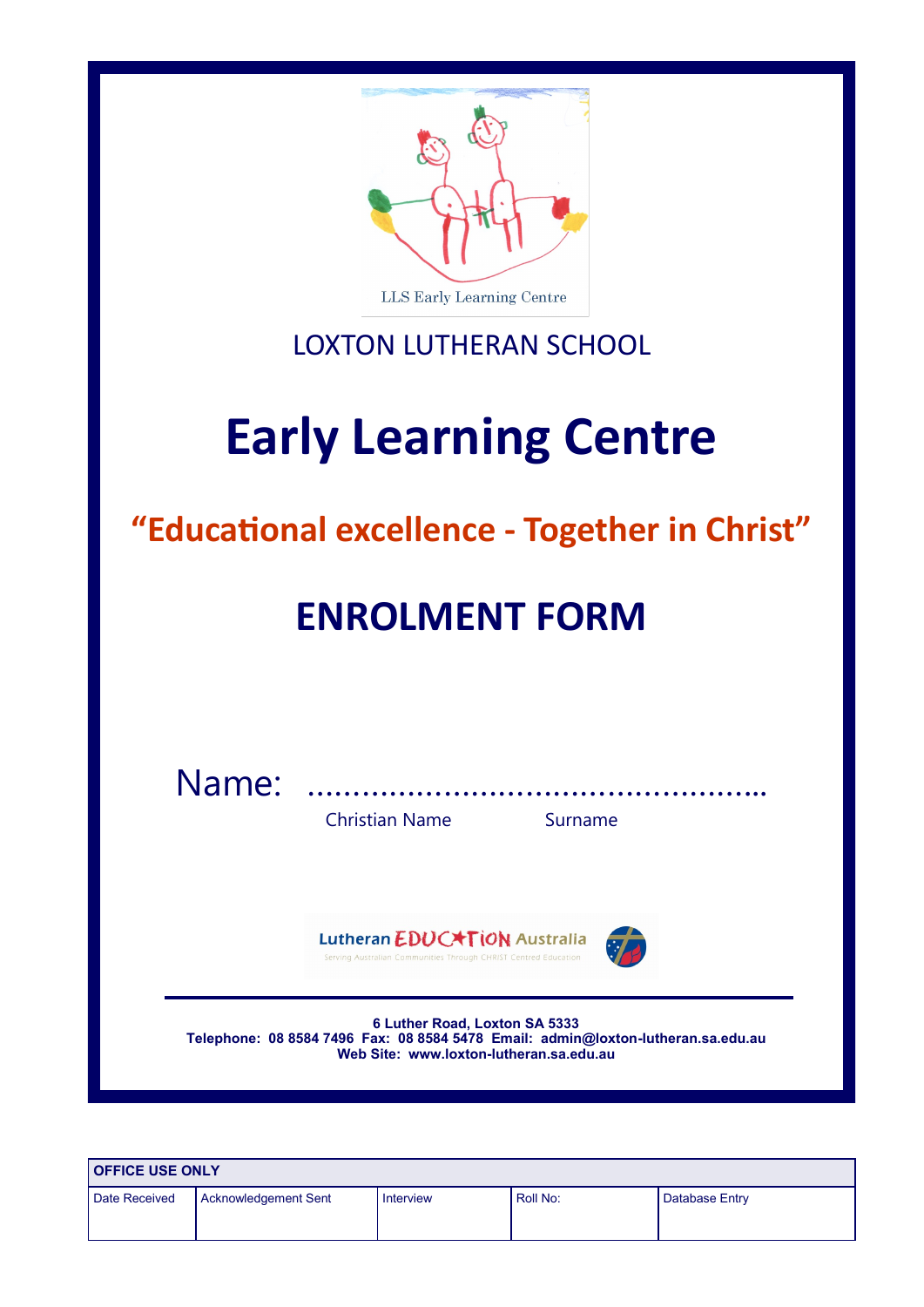| <b>FAMILY DETAIL</b>                                                      | <b>Mother/Guardian 1</b>                                          | <b>Father/Guardian 2</b>                                                                  |  |  |  |  |  |
|---------------------------------------------------------------------------|-------------------------------------------------------------------|-------------------------------------------------------------------------------------------|--|--|--|--|--|
| <b>Title</b><br>(Please circle)                                           | <b>Mrs</b><br>Ms<br>Miss<br>Dr                                    | Mr<br>Dr                                                                                  |  |  |  |  |  |
| <b>Surname</b>                                                            |                                                                   |                                                                                           |  |  |  |  |  |
| <b>Given Name</b>                                                         |                                                                   |                                                                                           |  |  |  |  |  |
| Home/Work<br><b>Telephone Numbers</b>                                     | н<br>W                                                            | н<br>W                                                                                    |  |  |  |  |  |
| <b>Mobile</b>                                                             | M                                                                 | M                                                                                         |  |  |  |  |  |
| Email                                                                     |                                                                   |                                                                                           |  |  |  |  |  |
| <b>Residential Address</b>                                                |                                                                   |                                                                                           |  |  |  |  |  |
|                                                                           |                                                                   |                                                                                           |  |  |  |  |  |
| <b>Postal Address</b>                                                     |                                                                   |                                                                                           |  |  |  |  |  |
|                                                                           |                                                                   |                                                                                           |  |  |  |  |  |
| <b>Usual Occupation</b>                                                   |                                                                   |                                                                                           |  |  |  |  |  |
| Employer                                                                  |                                                                   |                                                                                           |  |  |  |  |  |
| If not employed, do you receive a government benefit? (Please circle one) | <b>YES</b>                                                        | <b>NO</b>                                                                                 |  |  |  |  |  |
| <b>Country of Birth</b>                                                   |                                                                   |                                                                                           |  |  |  |  |  |
| Date of arrival in Australia<br>(if applicable)                           |                                                                   |                                                                                           |  |  |  |  |  |
| <b>Cultural Background</b>                                                |                                                                   |                                                                                           |  |  |  |  |  |
| Home Language                                                             |                                                                   |                                                                                           |  |  |  |  |  |
| Religion/Denomination                                                     |                                                                   |                                                                                           |  |  |  |  |  |
| Present place of worship                                                  |                                                                   |                                                                                           |  |  |  |  |  |
| Relationship to child<br>(Father, Mother, Foster Parent etc)              |                                                                   |                                                                                           |  |  |  |  |  |
| Child resides with                                                        |                                                                   |                                                                                           |  |  |  |  |  |
| Family Court or other relevant court<br>order                             |                                                                   | YES / NO (Please Circle)<br>If YES, you should provide a copy of that order to the school |  |  |  |  |  |
|                                                                           | If you live out of town please provide the following information: |                                                                                           |  |  |  |  |  |
| Section No.                                                               |                                                                   |                                                                                           |  |  |  |  |  |
| Distance & direction from Loxton                                          |                                                                   |                                                                                           |  |  |  |  |  |
| Nearest public road & district                                            |                                                                   |                                                                                           |  |  |  |  |  |

| Please provide a copy of the following documents to the Early Learning Centre                        |  |  |  |  |  |  |
|------------------------------------------------------------------------------------------------------|--|--|--|--|--|--|
| Any court order or related information regarding custody of child (if applicable).                   |  |  |  |  |  |  |
| Documentation relating to special needs (any reports, action plans, assessments, etc if applicable). |  |  |  |  |  |  |

| <b>Other Children in Family</b> | M/F | <b>Date of Birth</b> | <b>School Attending</b> | <b>Year Level</b> |
|---------------------------------|-----|----------------------|-------------------------|-------------------|
|                                 |     |                      |                         |                   |
|                                 |     |                      |                         |                   |
|                                 |     |                      |                         |                   |
|                                 |     |                      |                         |                   |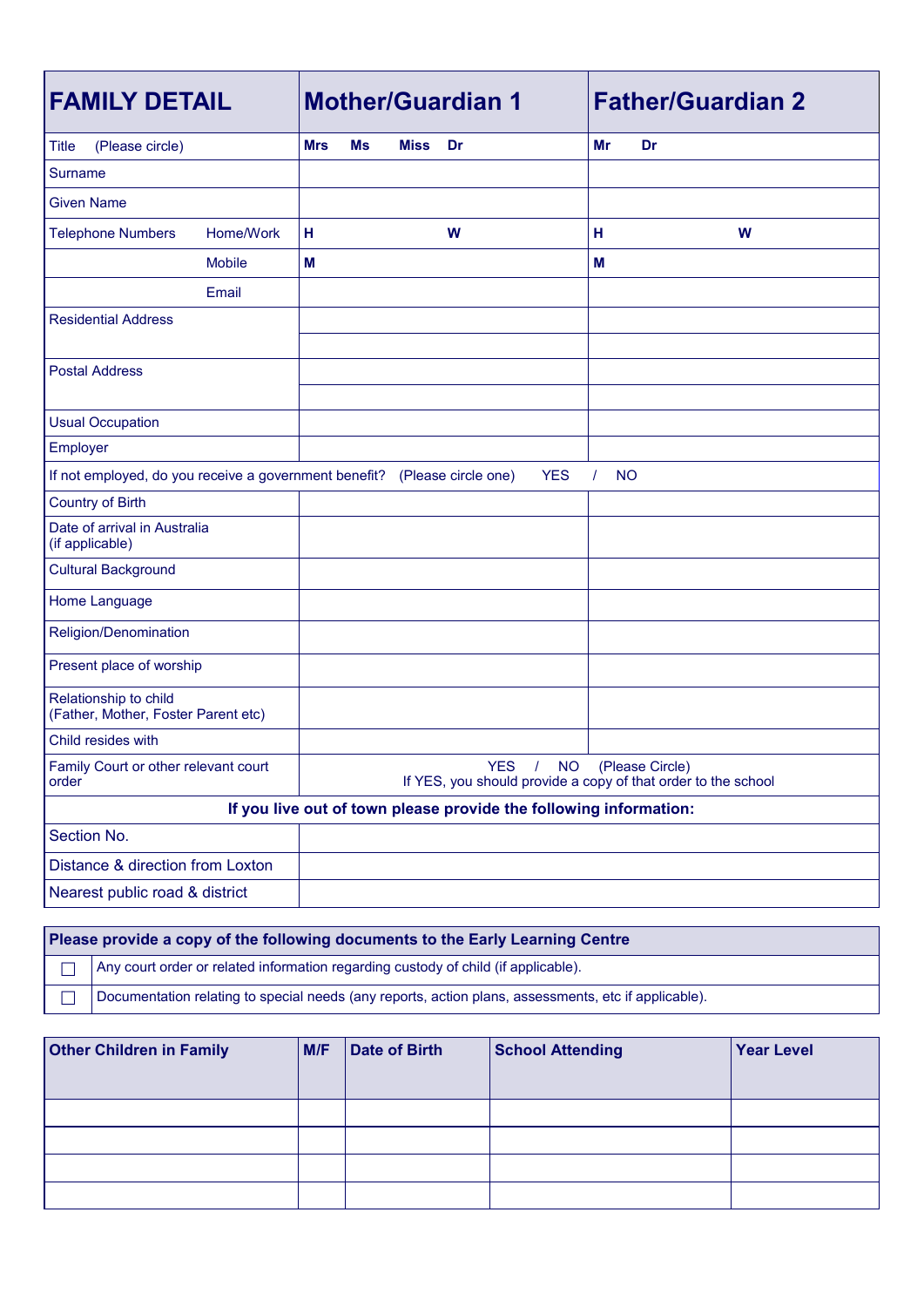| <b>STUDENT DETAILS</b>                                                                                                                                                                                              |                                                   |                          |                                              |  |          |  |      |           |  |  |  |
|---------------------------------------------------------------------------------------------------------------------------------------------------------------------------------------------------------------------|---------------------------------------------------|--------------------------|----------------------------------------------|--|----------|--|------|-----------|--|--|--|
| <b>Surname</b>                                                                                                                                                                                                      |                                                   |                          | <b>Christian Names</b>                       |  |          |  |      |           |  |  |  |
| (Please Circle)                                                                                                                                                                                                     | Male<br>Female<br>$\overline{1}$                  |                          | <b>Birth Date</b>                            |  |          |  |      |           |  |  |  |
| Commencing ELC in                                                                                                                                                                                                   | Please attach a copy of child's birth certificate |                          |                                              |  |          |  |      |           |  |  |  |
| <b>Address</b>                                                                                                                                                                                                      |                                                   |                          |                                              |  |          |  |      |           |  |  |  |
| Home Language                                                                                                                                                                                                       | Main:                                             | Other:                   |                                              |  |          |  |      |           |  |  |  |
| Religion                                                                                                                                                                                                            |                                                   | Present place of worship |                                              |  |          |  |      |           |  |  |  |
| <b>Country of Birth</b>                                                                                                                                                                                             |                                                   |                          | Date of arrival in Australia (if applicable) |  |          |  |      |           |  |  |  |
| Is your child fully toilet trained and independently uses the toilet? (Please circle)                                                                                                                               |                                                   |                          |                                              |  | Yes / No |  |      |           |  |  |  |
| Is this student of Aboriginal or Torres Strait Islander origin?<br>For persons of both Aboriginal and Torres Strait Islander origin, mark both 'yes' boxes.<br>No<br>Yes, Aboriginal<br>Yes, Torres Strait Islander |                                                   |                          |                                              |  |          |  |      |           |  |  |  |
| Which day/s are you wishing to enroll your child at ELC for?                                                                                                                                                        |                                                   |                          |                                              |  |          |  |      |           |  |  |  |
| Do you intend to enroll your child at the Loxton Lutheran School in the future? (Please circle)                                                                                                                     |                                                   |                          |                                              |  |          |  | Yes. | <b>No</b> |  |  |  |
| Most recent Childcare and Pre-Schools attended, if any.                                                                                                                                                             |                                                   |                          |                                              |  |          |  |      |           |  |  |  |
| $\overline{1}$                                                                                                                                                                                                      |                                                   |                          | From                                         |  | to       |  |      |           |  |  |  |
| $\overline{2}$                                                                                                                                                                                                      |                                                   |                          | From                                         |  | to       |  |      |           |  |  |  |
| 3                                                                                                                                                                                                                   |                                                   |                          | From                                         |  | to       |  |      |           |  |  |  |

## **ADDITIONAL PERSONS AUTHORISED TO COLLECT (OTHER THAN PARENTS/GUARDIANS)**

|                            |               | <b>Authorised Person 1</b> | <b>Authorised Person 2</b> |  |  |  |  |  |  |
|----------------------------|---------------|----------------------------|----------------------------|--|--|--|--|--|--|
| <b>Name</b>                |               |                            |                            |  |  |  |  |  |  |
| Relationship to child      |               |                            |                            |  |  |  |  |  |  |
| <b>Residential Address</b> |               |                            |                            |  |  |  |  |  |  |
| <b>Telephone Numbers</b>   | Home/Work     | Iн.<br>W                   | н<br>W                     |  |  |  |  |  |  |
|                            | <b>Mobile</b> |                            |                            |  |  |  |  |  |  |
|                            |               |                            |                            |  |  |  |  |  |  |
|                            |               | <b>Emergency Contact 1</b> | <b>Emergency Contact 2</b> |  |  |  |  |  |  |
| <b>Name</b>                |               |                            |                            |  |  |  |  |  |  |
| Relationship to child      |               |                            |                            |  |  |  |  |  |  |
| <b>Residential Address</b> |               |                            |                            |  |  |  |  |  |  |
| Telephone Numbers          | Home/Work   H | W                          | н<br>W                     |  |  |  |  |  |  |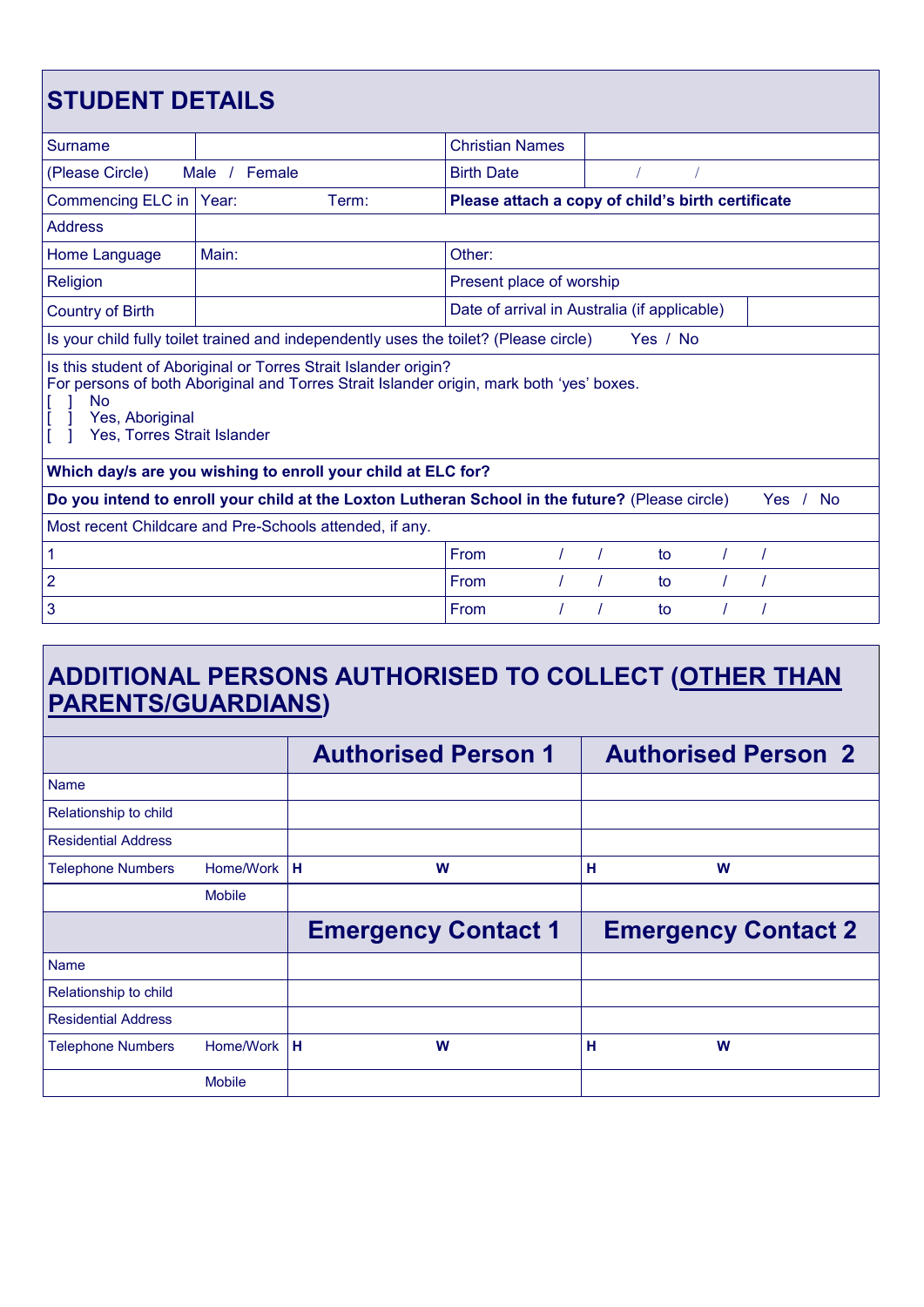# **MEDICAL AND HEALTH INFORMATION AND CONSIDERATIONS**

| Doctor's name:                                                                                                                                                                                                                                                                                                         |          |          |  |  |  |  |  |  |
|------------------------------------------------------------------------------------------------------------------------------------------------------------------------------------------------------------------------------------------------------------------------------------------------------------------------|----------|----------|--|--|--|--|--|--|
| Clinic name:                                                                                                                                                                                                                                                                                                           |          |          |  |  |  |  |  |  |
| Address:                                                                                                                                                                                                                                                                                                               |          |          |  |  |  |  |  |  |
| Phone number:                                                                                                                                                                                                                                                                                                          |          |          |  |  |  |  |  |  |
| Medical benefits cover with:<br>Medicare number:                                                                                                                                                                                                                                                                       |          |          |  |  |  |  |  |  |
| Does your child have any special achievements or talents?                                                                                                                                                                                                                                                              | YES / NO |          |  |  |  |  |  |  |
| Does the child have any allergies? (Food, antibiotics, insects, plants etc.)                                                                                                                                                                                                                                           | YES / NO |          |  |  |  |  |  |  |
| Does the child have any medical conditions?                                                                                                                                                                                                                                                                            |          | YES / NO |  |  |  |  |  |  |
| Does the child have any infectious diseases?                                                                                                                                                                                                                                                                           | YES / NO |          |  |  |  |  |  |  |
| Does your child have problems with SPEECH?                                                                                                                                                                                                                                                                             | YES / NO |          |  |  |  |  |  |  |
| Does your child have problems with HEARING?                                                                                                                                                                                                                                                                            | YES / NO |          |  |  |  |  |  |  |
| Does your child have problems with VISION?                                                                                                                                                                                                                                                                             | YES / NO |          |  |  |  |  |  |  |
| Does your child require special aids e.g. glasses, hearing aids etc)?<br>If yes a health support may need to be developed with the Centre.                                                                                                                                                                             | YES / NO |          |  |  |  |  |  |  |
| Does the child usually require regular medication or special aids (e.g. glasses, hearing aid etc)?<br>Please specify, If yes a health support plan may need to be developed with the centre.                                                                                                                           |          | YES / NO |  |  |  |  |  |  |
| Has the child suffered any illnesses that may reoccur?                                                                                                                                                                                                                                                                 |          | YES / NO |  |  |  |  |  |  |
| Is there any medical information that we may need to know?                                                                                                                                                                                                                                                             |          | YES / NO |  |  |  |  |  |  |
| Has your child received support for behaviour, learning or emotional needs, or do you have any con-<br>cerns in this area?                                                                                                                                                                                             |          | YES / NO |  |  |  |  |  |  |
| If YES to any of the above, please give details, attaching any relevant documents.                                                                                                                                                                                                                                     |          |          |  |  |  |  |  |  |
|                                                                                                                                                                                                                                                                                                                        |          |          |  |  |  |  |  |  |
| I/We give permission for the licensee and staff of this centre to obtain medical, hospital or ambulance services at<br>$\bullet$<br>any time they consider this necessary. I understand that I will be notified as soon as possible for medical/hospital/<br>ambulance expenses incurred in the treatment of my child. |          |          |  |  |  |  |  |  |
| Parent/Guardian 1 Signature: ________________________                                                                                                                                                                                                                                                                  |          |          |  |  |  |  |  |  |
|                                                                                                                                                                                                                                                                                                                        |          |          |  |  |  |  |  |  |
|                                                                                                                                                                                                                                                                                                                        |          |          |  |  |  |  |  |  |

|        | <b>IMMUNISATION</b>                                            |  |  |  |  |  |
|--------|----------------------------------------------------------------|--|--|--|--|--|
| $\Box$ | My child is immunised (Please provide a copy of immunisations) |  |  |  |  |  |
| $\Box$ | My child is not immunised                                      |  |  |  |  |  |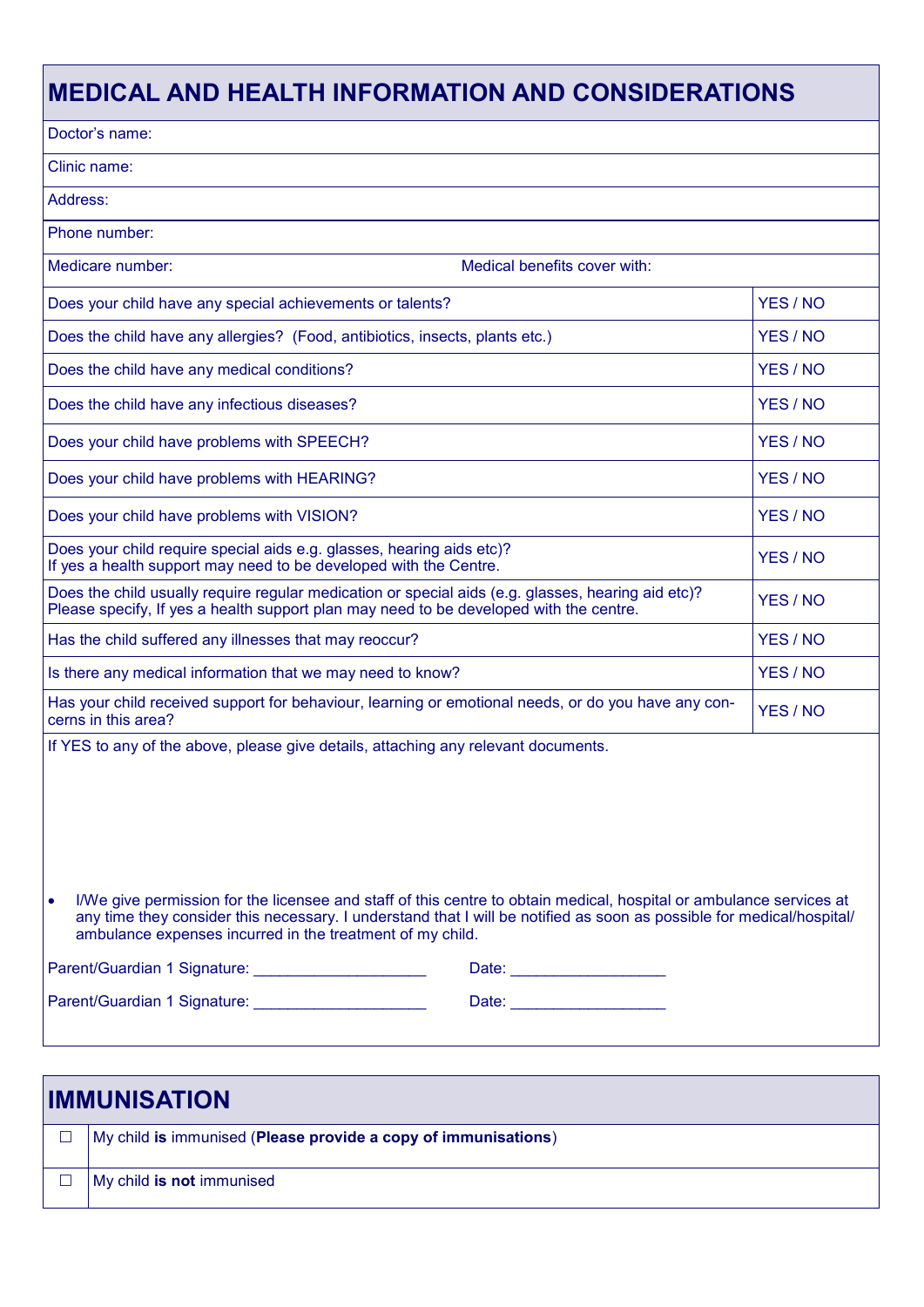# **RELEASE OF INFORMATION**

- The school respects the privacy of personal and sensitive information regarding each student and each student's family. Statistical information must be released to State and Federal Governments and other statutory institutions as well as the Lutheran Education Office to fulfill reporting requirements relating to funding, future planning and school programs.
- Upon acceptance of your child's enrolment you will be asked to read and sign a 'Standard Collection Notice' which details how the Privacy Act affects the handling of personal information at our school.
- In situations where parents are separated, it is the normal practice of the school to release school reports to the mother and father of the student upon request.
- It is also the normal practice of the school to allow both the mother and father to attend parent/teacher interviews upon request.
- However, the school will abide by any court orders which prevent the release of such information.
- In order for us to meet your child's educational needs it may be necessary for us to release relevant information to appropriate staff and other professionals. This will only be revealed on a confidential 'need to know' basis.

| PARENT/GUARDIAN DECLARATION |                                                                                                                                                                                                                                                     |  |  |  |  |  |  |  |
|-----------------------------|-----------------------------------------------------------------------------------------------------------------------------------------------------------------------------------------------------------------------------------------------------|--|--|--|--|--|--|--|
|                             | Please state your reasons for choosing LLS Early Learning Centre for your child's education:                                                                                                                                                        |  |  |  |  |  |  |  |
|                             |                                                                                                                                                                                                                                                     |  |  |  |  |  |  |  |
|                             |                                                                                                                                                                                                                                                     |  |  |  |  |  |  |  |
|                             |                                                                                                                                                                                                                                                     |  |  |  |  |  |  |  |
|                             |                                                                                                                                                                                                                                                     |  |  |  |  |  |  |  |
|                             |                                                                                                                                                                                                                                                     |  |  |  |  |  |  |  |
|                             |                                                                                                                                                                                                                                                     |  |  |  |  |  |  |  |
|                             |                                                                                                                                                                                                                                                     |  |  |  |  |  |  |  |
|                             | If my child is enrolled at this Early Learning Centre/School I will abide by the conditions of enrolment. I/We accept that:                                                                                                                         |  |  |  |  |  |  |  |
| $\bullet$                   | My child will be educated in the Christian faith within a Lutheran educational environment.                                                                                                                                                         |  |  |  |  |  |  |  |
| $\bullet$<br>$\bullet$      | My support of school staff and cooperation regarding school activities is essential.<br>I/We agree to support school events such as working bees, canteen and fundraising.                                                                          |  |  |  |  |  |  |  |
| $\bullet$                   | I/We accept that the school reserves the right to suspend or expel a student for serious and/or repeated breaches of school<br>rules, regulations including conduct which brings into disrepute the good name and reputation of the school.         |  |  |  |  |  |  |  |
| $\bullet$                   | I/We will be responsible for the payment of tuition fees and other costs and charges associated with the education of my child<br>as determined and amended from time to time by the school (except where exemptions have been sought and granted.) |  |  |  |  |  |  |  |
| $\bullet$                   | I/We agree to abide by the rules, regulations and policies of the Early Learning Centre/School.                                                                                                                                                     |  |  |  |  |  |  |  |
| $\bullet$                   | I/We understand that the school does not accept liability for damage or loss of any personal possessions of students and that<br>insurance for student's personal possessions is my responsibility.                                                 |  |  |  |  |  |  |  |
|                             | I/We acknowledge and accept all of the above terms and conditions and further declare that all of the information provided in this<br>application is, to the best of my knowledge, true and correct.                                                |  |  |  |  |  |  |  |
|                             | Date: <u>_____________________</u>                                                                                                                                                                                                                  |  |  |  |  |  |  |  |
|                             | Date:                                                                                                                                                                                                                                               |  |  |  |  |  |  |  |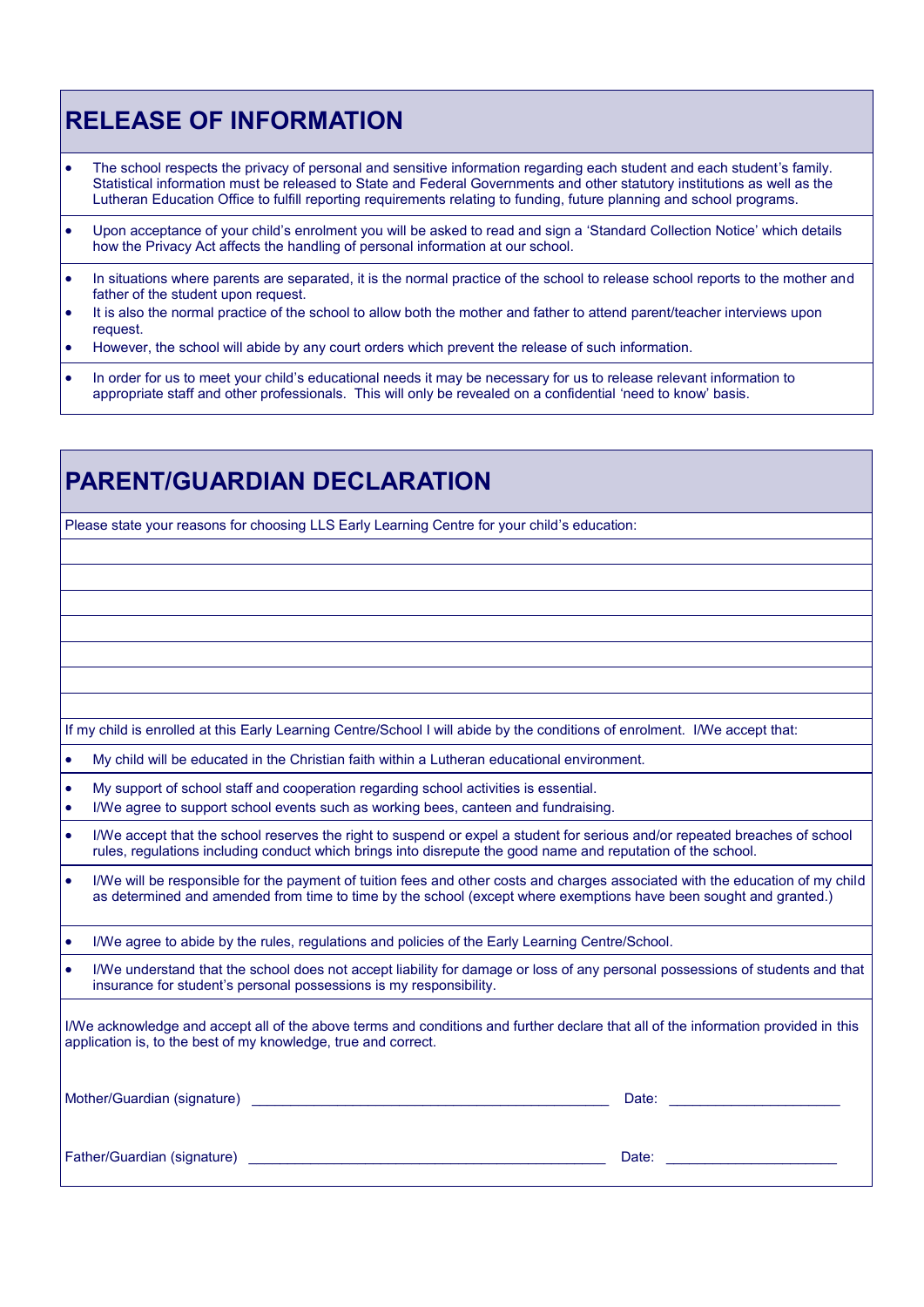### **Loxton Lutheran School Inc. THE PRIVACY ACT**

The *Privacy Amendment (Private Sector) Act 2000* regulates the way non-government schools and systems handle 'personal information' of individuals to ensure that organizations that hold information about people handle that information responsibly. The Privacy Act governs how schools must handle personal information.

For the smooth and effective running of our school it is necessary for some personal information to be passed on in a 'need to know' capacity. The following "Standard Collection Notice" needs to be read and signed by a parent/caregiver for each family and returned to Loxton Lutheran School.

For further information please contact the Principal.

# **STANDARD COLLECTION NOTICE**

1. The school collects personal information, including sensitive information about students and parents or guardians during the course of a student's enrolment at the school. The primary purpose of collecting this information is to enable the school to provide schooling for your child.

2. Some of the information we collect is to satisfy the school's legal obligations, particularly to enable the school to discharge its duty of care.

3. Certain laws governing or relating to the operation of schools require that certain information be collected. These include Public Health laws.

4. Health information about students is sensitive information within the terms of the National Privacy Principles under the Privacy Act. We ask you to provide medical reports about students from time to time.

5. The school from time to time discloses personal and sensitive information to others for administrative and educational purposes. This includes to other schools, government departments, Lutheran Education Australia and the parish, medical practitioners, and people providing services to the school including specialist visiting teachers, sports coaches and volunteers.

6. If we do not obtain the information referred to above we may not be able to enrol or continue the enrolment of your child.

7. Personal information collected from students is regularly disclosed to their parents or guardians. On occasions information such as academic and sporting achievements, student activities and other news is published in school newsletters, magazines and on our website.

8. Parents may seek access to personal information collected about them and their child by contacting the school. Students may also seek access to personal information about themselves. However there will be occasions when access is denied. Such occasions would include where access may result in a breach of the school's duty of care to the student or where students have provided information in confidence.

9. As you may know the school from time to time engages in fundraising activities. Information received from you may be used to make an appeal to you. We will not disclose your personal information to third parties for their own marketing purposes without your consent.

10.We may include your contact details in a class list. If you do not agree to this you must advise us now.

11. If you provide the school with the personal information of others, such as doctors or emergency contacts, we encourage you to inform them that you are disclosing that information to the school and why so that they can access that information if they wish and advise them that the school does not usually disclose the information to third parties.

**- Please complete the Collection Notice on the following page -**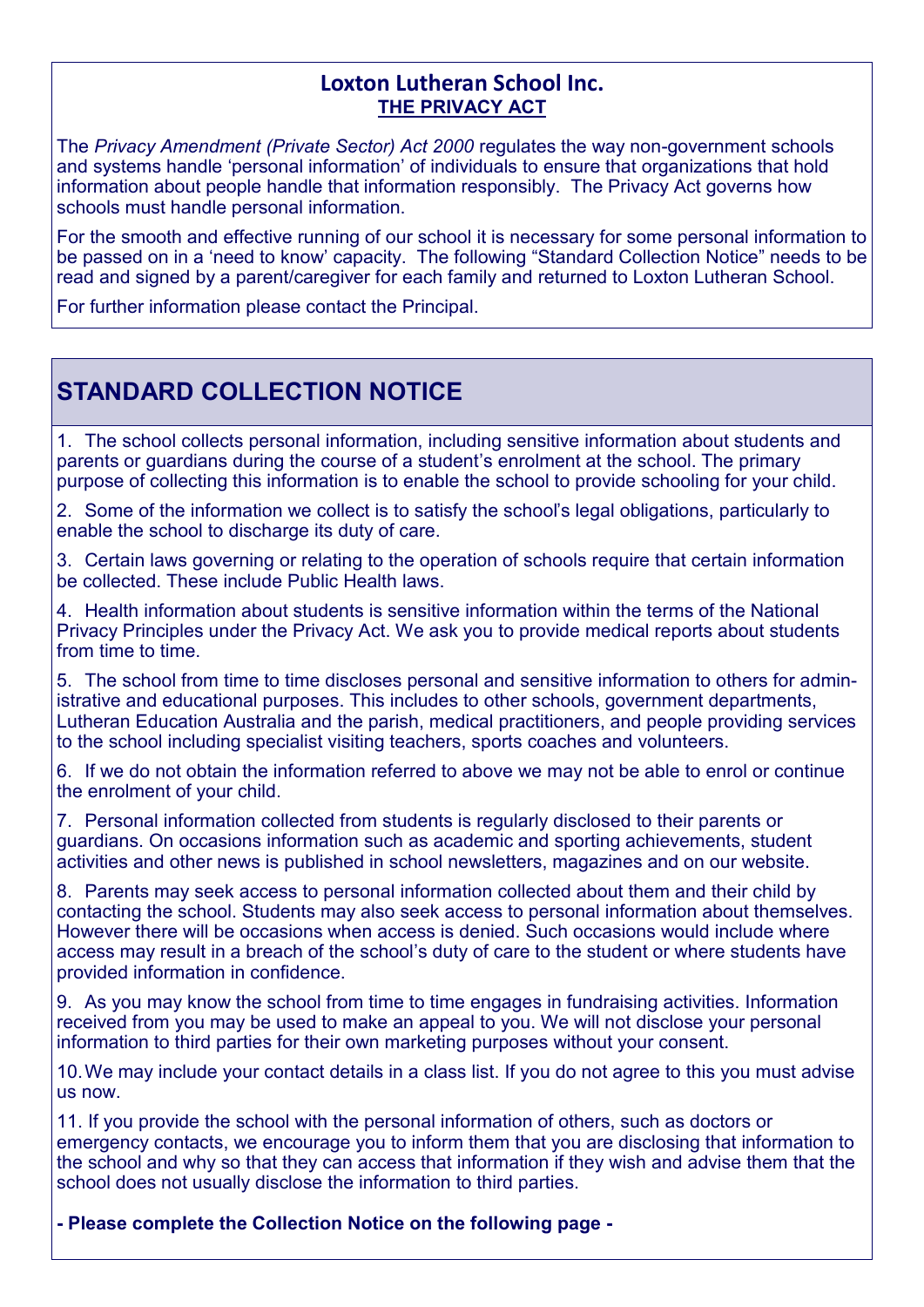## **STANDARD COLLECTION NOTICE**

I have read the "Standard Collection Notice" and agree to the conditions described.

Yes / No

Sometimes **PHOTOS AND VIDEOS** of students and their families may be used in school

promotional material.

#### **Please Circle YES or NO as consent for use of photos / videos of your**

#### **child for each of the following:-**

| ELC App (Seesaw)                              | Yes / No |
|-----------------------------------------------|----------|
| Professional School/ELC group photos Yes / No |          |
| School magazine                               | Yes / No |
| <b>School Prospectus</b>                      | Yes / No |
| <b>School Website</b>                         | Yes / No |
| <b>ELC Newsletters/Happenings</b>             | Yes / No |
| <b>Media Releases</b>                         | Yes / No |
| <b>Newspapers</b>                             | Yes / No |
| <b>School Facebook Page</b>                   | Yes / No |
| <b>TV Commercials</b>                         | Yes / No |

#### Your comment:

Parent's Name:\_\_\_\_\_\_\_\_\_\_\_\_\_\_\_\_\_\_\_\_\_\_\_\_\_\_\_\_\_\_\_\_\_Signature:\_\_\_\_\_\_\_\_\_\_\_\_\_\_\_\_\_\_\_\_\_\_\_

\_\_\_\_\_\_\_\_\_\_\_\_\_\_\_\_\_\_\_\_\_\_\_\_\_\_\_\_\_\_\_\_\_\_\_\_\_\_\_\_\_\_\_\_\_\_\_\_\_\_\_\_\_\_\_\_\_\_\_\_\_\_\_\_\_\_\_\_\_\_\_\_\_\_\_

 $\mathcal{L}_\mathcal{L} = \mathcal{L}_\mathcal{L} = \mathcal{L}_\mathcal{L} = \mathcal{L}_\mathcal{L} = \mathcal{L}_\mathcal{L} = \mathcal{L}_\mathcal{L} = \mathcal{L}_\mathcal{L} = \mathcal{L}_\mathcal{L} = \mathcal{L}_\mathcal{L} = \mathcal{L}_\mathcal{L} = \mathcal{L}_\mathcal{L} = \mathcal{L}_\mathcal{L} = \mathcal{L}_\mathcal{L} = \mathcal{L}_\mathcal{L} = \mathcal{L}_\mathcal{L} = \mathcal{L}_\mathcal{L} = \mathcal{L}_\mathcal{L}$ 

Date:\_\_\_\_\_\_\_\_\_\_\_\_\_